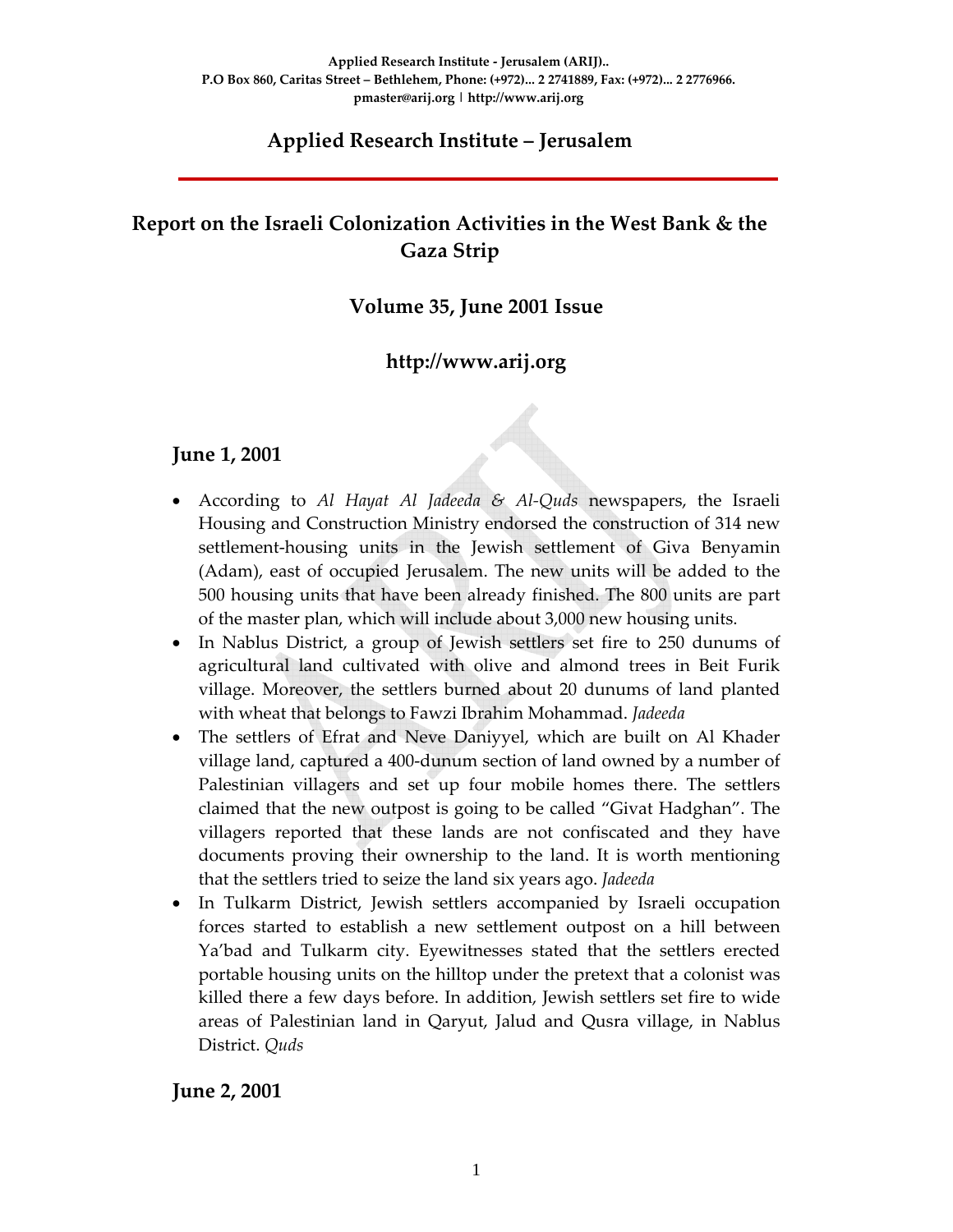• Jewish settlers from Bethlehem District burned wide areas of Palestinian agricultural land planted with olive, almond and forestry trees in Al Khader village. They also seized a hilltop in the same village and erected a caravan and a tent on it. *Jadeeda*

### **June 3, 2001**

- In Jenin District, a group of Jewish settlers accompanied by Israeli occupation forces bulldozed land in Baqa Ash Sharqiya village in order to establish a new Jewish settlement outpost after establishing three caravans at the spot. Israeli forces captured a Palestinian hilltop during the incident. This action is a part of the colonization plan that aims to set up more Jewish settlements in the area. In Rummana village, Jenin, the villagers reported that a group of Jewish soldiers bulldozed wide areas of land located on the boundaries between Jenin land and Israel. They also added that the bulldozers began to dig a number of trenches in the border area of the Palestinian lands, which threatens wide areas of agricultural land for confiscation. According to the Israeli newspaper *Ha'aretz*, Jewish settlers started to set up a number of settlement outposts in different locations in the West Bank. In Ramallah District, Ofarim outpost was established close to Ofra settlement. A new outpost has also been installed near Kedumim settlement, in Nablus District. In the Gush Etzion block, near Neve Daniyyel settlement, in the Bethlehem disrict, another outpost has been erected. *Jadeeda & Quds*
- Israeli occupation authorities intensified their policy of capturing Palestinian houses in the west Bank since the outbreak of Al Aqsa Intifada. The Israeli army seized a Palestinian house from Beit Jala city, in Bethlehem District, and turned it into a military barracks. The seized houses belong to the Zreineh and Abu Qubi families. Moreover, Israeli bulldozers destroyed pieces of Palestinian land close to road 60 that leads to Betar Illit settlement, which was established on Husan village land. *Quds & Jadeeda*

#### **June 4, 2001**

• According to Israeli sources, the Israeli occupation army is planning to segregate and isolate the West Bank into eight different areas*. Ha'aretz* newspaper unveiled that the Israeli army closed the roads between Jenin and Nablus in Shavei Shomron settlement , between Ramallah and Nablus in Hallamish and Beit Arye settlements and between Bethlehem and Jerusalem in Abu Dis neighborhood, in addition to the erection of more Israeli roadblocks in order to execute the segregation plan . *Quds & Jadeeda*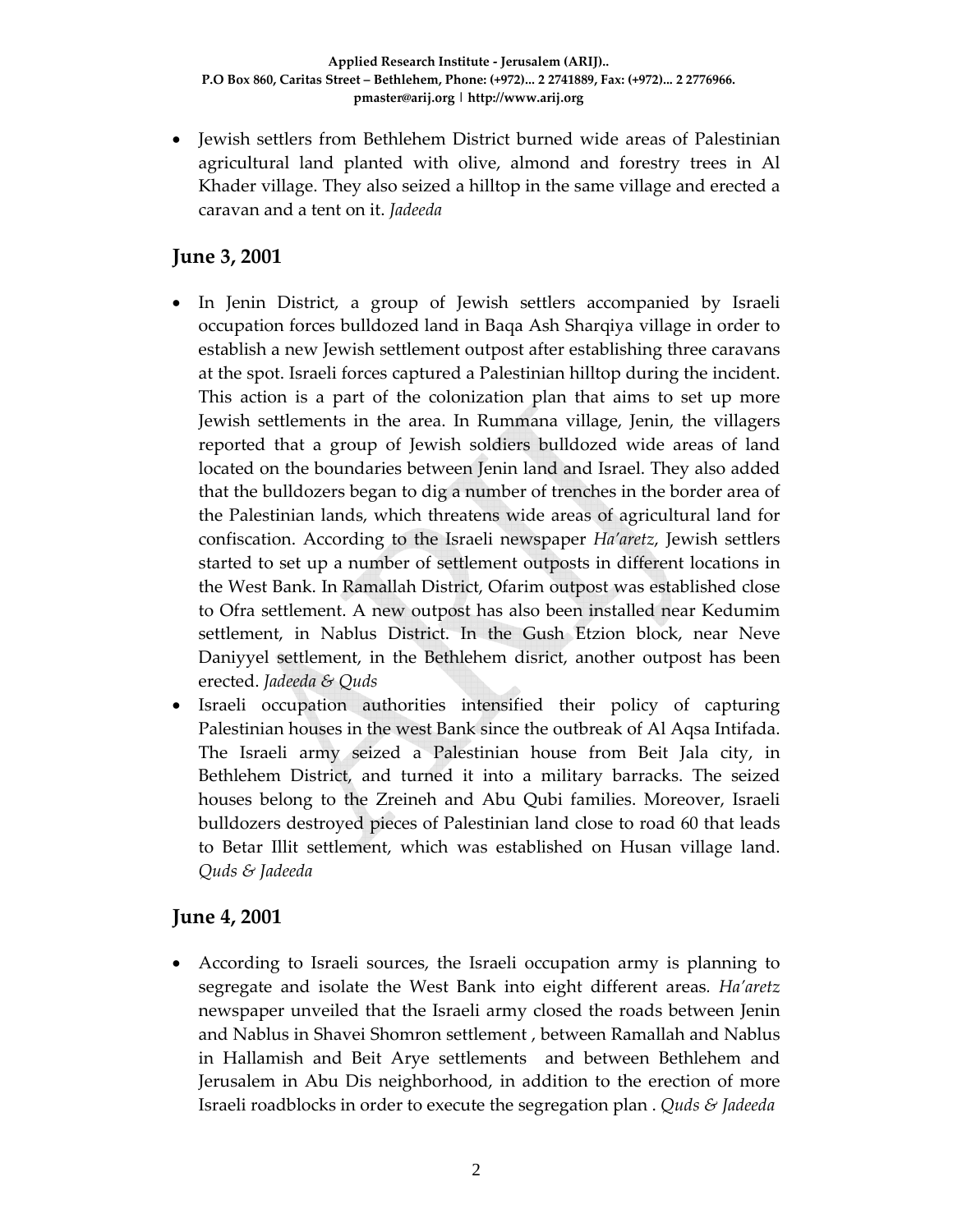### **June 5, 2001**

• Jewish settlers set fire to more than 10 dunums of land planted with olive and almond trees if Al Lubban Al Gharbi village, west of Ramallah. *Jadeeda*

### **June 6, 2001**

- A group of settlers from Shilo, Maale Levona and Eli set fire to a Palestinian secondary School for Girls, an agricultural nursery for trees and crops, a 10 dunum Palestinian field planted with olive, almond and wheat crops, a carpenter shop in addition to 20 Palestinian houses in As Sawiya and Al Al Lubban As Sharqiya villages, in Nablus District. Moreover, the villagers of Deir Qiddis, west of Ramallah, reported that the settlers from Qiryat Sefer began to bulldoze wide areas of land in preparation to be annexed to the settlement. The destruction included 1,000 fully‐grown olive trees from the area. The villagers also told *Al‐ Ayyam* correspondent that the settlers confiscated 200 dunums of land from the village for the settlement expansion that belongs to Mahmoud Muhii Ad Din and his cousins. The villagers added that a week ago the Israeli authorities sent an ultimatum to confiscate 8 dunums of the land and not 200 dunums. However, the Israeli DCO officer claimed that the proposed area for confiscation is 8,000 dunums and not 8 dunums. Furthermore, in Sinjil village, northeast of Ramallah, the settlers of Maale Levona burned dozens of agricultural land cultivated with wheat crops. *Jadeeda, Quds & Ayyam*
- Israeli occupation bulldozers accompanied by the Israeli army began to execute the new Israeli separation plan by opening a security by‐pass road on Deir Qiddis, Ni'lin villages aiming to install a new security fence. This action will let the annexation of more Palestinian villages to Qiryat Sefer settlement, and most of the Deir Qiddis's olive trees will be within the settlement's boundaries. According to the Israeli military leader, villagers of Deir Qiddis will be allowed to enter their land with permits. *ARIJ fieldworker*
- According to the *ARIJ fieldworker* in Ramallah District, Jewish settlers of Talmon C installed 10 caravans on a top of a mountain owned by villagers from Al Janiya and Ras Karkar. The villagers are afraid that this action is a first step towards a new settlement infrastructure installed on this hill, which is estimated to be 500 dunums of land and is about 1 km away from Talmon C*.*
- Israeli colonization activities are taking place on Al Janiya village from its southern and southeastern sides for the cultivation of olive and grapevine trees for Dolev settlement. Moreover, erection of new mobile houses and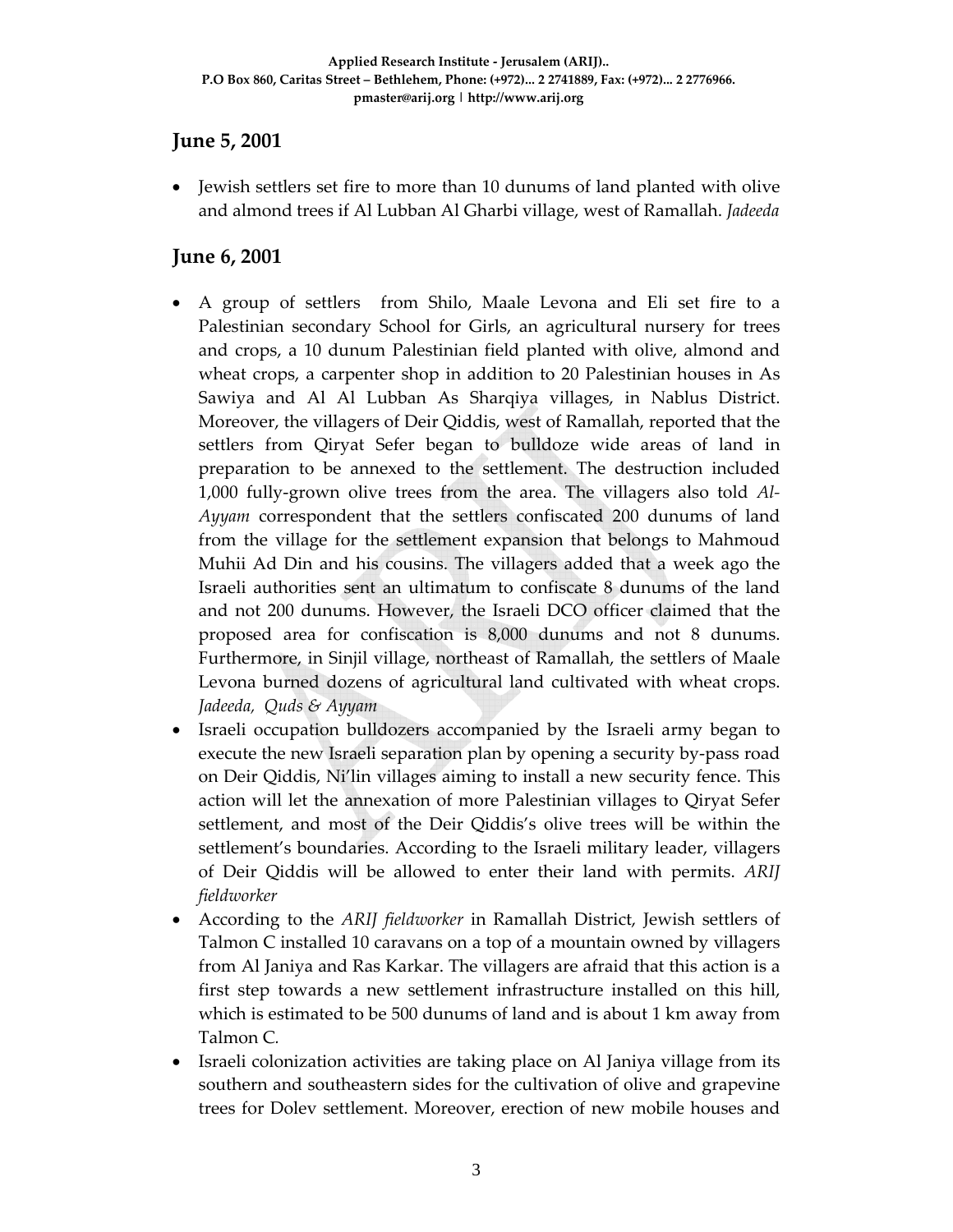construction are being seen in Talmon and Dolev settlements, in addition to a complete blockade on both villages. *ARIJ fieldworker*

# **June 7, 2001**

- Palestinian sources reported that Jewish settlers from the Gush Etzion Block erected five caravans on a Palestinian hilltop in Al Khader village, south of Bethlehem. The land to be seized is estimated at 250 dunums. (See also June 1st) *Ayyam & Quds*
- In Ramallah District, tens of Jewish settlers chopped down hundreds of olive trees from Deir Nidham and 'Abud villages and set fire to the agricultural land that belong to a number of villagers from An Nabi Saleh and Deir Nidham. At the same time, the settlers of Alei Zahav burned 65 dunums of fully‐grown olive trees from Masha village, in Salfit District. *Jadeeda & Quds*
- An article appeared in *Al‐Quds* newspaper stating that Jewish settlers set fire to Palestinian agricultural land owned by villagers from Kafr Qalil, south of Nablus. The villager Gazi Mansour told *Al‐Quds* correspondent that the settlers of Bracha burned his 4 dunum field which is cultivated with wheat crops and also burned olive trees owned by other villagers.
- In Jenin District, Israeli army burned more than 20 dunums of olive trees that belonged to a number of Palestinian villagers from Jaba'. *Quds*
- Israeli surveyors backed by the Israeli occupation army surveyed hundreds of dunums of agricultural land in 'Anin, Baqa Ash Sharqiya, Um ar Rihan and Tura villages located on the border of the 1949 Armistice Line (Green Line). The villagers reported that the surveying process which began from Ya'bad to Tulkarm and from Al Jalama to Al Rummana villages is threatening thousands of dunums of agricultural land for confiscation in addition to the uprooting of thousands of olive trees. *Quds*
- According to an article that appeared in *Al‐Quds* newspaper, Jewish settlers established a new settlement outpost near the crossroads of Jit village, near Nablus.
- According to *Jerusalem Post* newspaper, Israeli occupation forces are planning to forcibly remove three caravans that were illegally installed at a new site near Yakir settlement, in Nablus District.

#### **June 8, 2001**

• The Israeli army and bulldozers continued their attack against Palestinian properties in different towns, cities and villages of the West Bank. They destroyed the water networks that supply Deir Sharaf village, west of Nablus, causing a water shortage for about 2,500 citizens. *Jadeeda*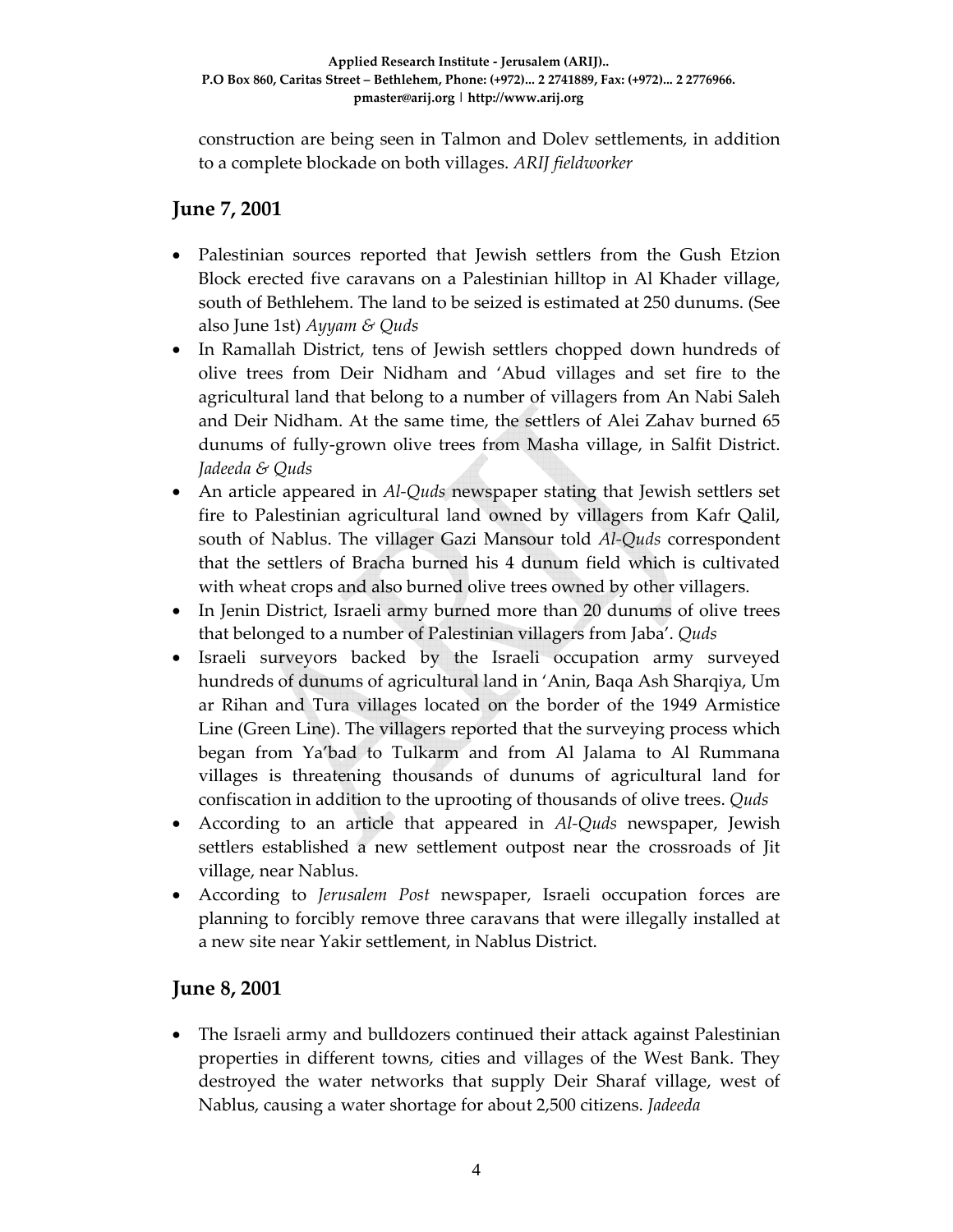- In Bethlehem District, Israeli bulldozers accompanied by Israeli border police bulldozed pieces of land from Al Khader village, and cut down scores of almond trees and grapevines, aiming to open a new by-pass that reaches Nasri Yacoob Salah's house which had been turned into a military barrack few days ago. *Jadeeda*
- The *ARIJ fieldworker* in Ramallah District reported that Israeli occupation bulldozers protected by Israeli border police from Beit El settlement bulldozed a piece of land 2 km long and 30‐70 m wide and uprooted its olive trees in 'Abud village. The destruction process expands from the entrance of 'Abud until Deir Nidham village, resulting in the uprooting of more than 2,000 olive trees and damaging hundreds of dunums of land used for agriculture.
- A report published by the Bethlehem Municipality in the *Al‐Quds* newspaper stated that due to the closure imposed by the Israeli army and the restricted mobility of Palestinians, the solid waste generated in Bethlehem city is now accumulating over the roads and near residential areas throughout the city. The solid waste and garbage is normally collected and disposed of by the municipality in the El‐Eizariya (Bethany) site near Wadi An Nar area and the in Yatta dumping site, in Hebron District, both of which are now unreachable for Palestinians. *Quds*

#### **June 10, 2001**

- Israeli bulldozers chopped down more than 100 fully-grown olive trees from Al Lubban Al Gharbi village, in Nablus District, and demolished retaining walls. Elsewhere in Nablus district, the Israeli bulldozers uprooted hundreds of olive and almond tees from Al Lubban Ash Sharqiya village. *Jadeeda & Quds*
- Israeli bulldozers from Beit El settlement came under the protection of the Israeli army and bulldozed the road leading to 'Abud village and imposed a complete closure on it in addition to uprooting a number of the olive trees which were cut down with electrical saws. An ARIJ fieldworker reported that 2,000 olive trees were either uprooted or burned during the last few days in 'Abud village.
- In Bethlehem District, Israeli occupation bulldozers bulldozed Palestinian land close to road 60 in Al Khader village in an attempt to expand the nearby Israeli military camp that was established just established during Al Aqsa Intifada. *Quds*
- Israeli bulldozers damaged the main road that connects Beit Sahour city and the roads leading to Al 'Ubeidiya and Wadi An Nar. This road is considered the only pathway that links Bethlehem with other cities such as Ramallah, Jericho and other nearby villages. Moreover, these bulldozers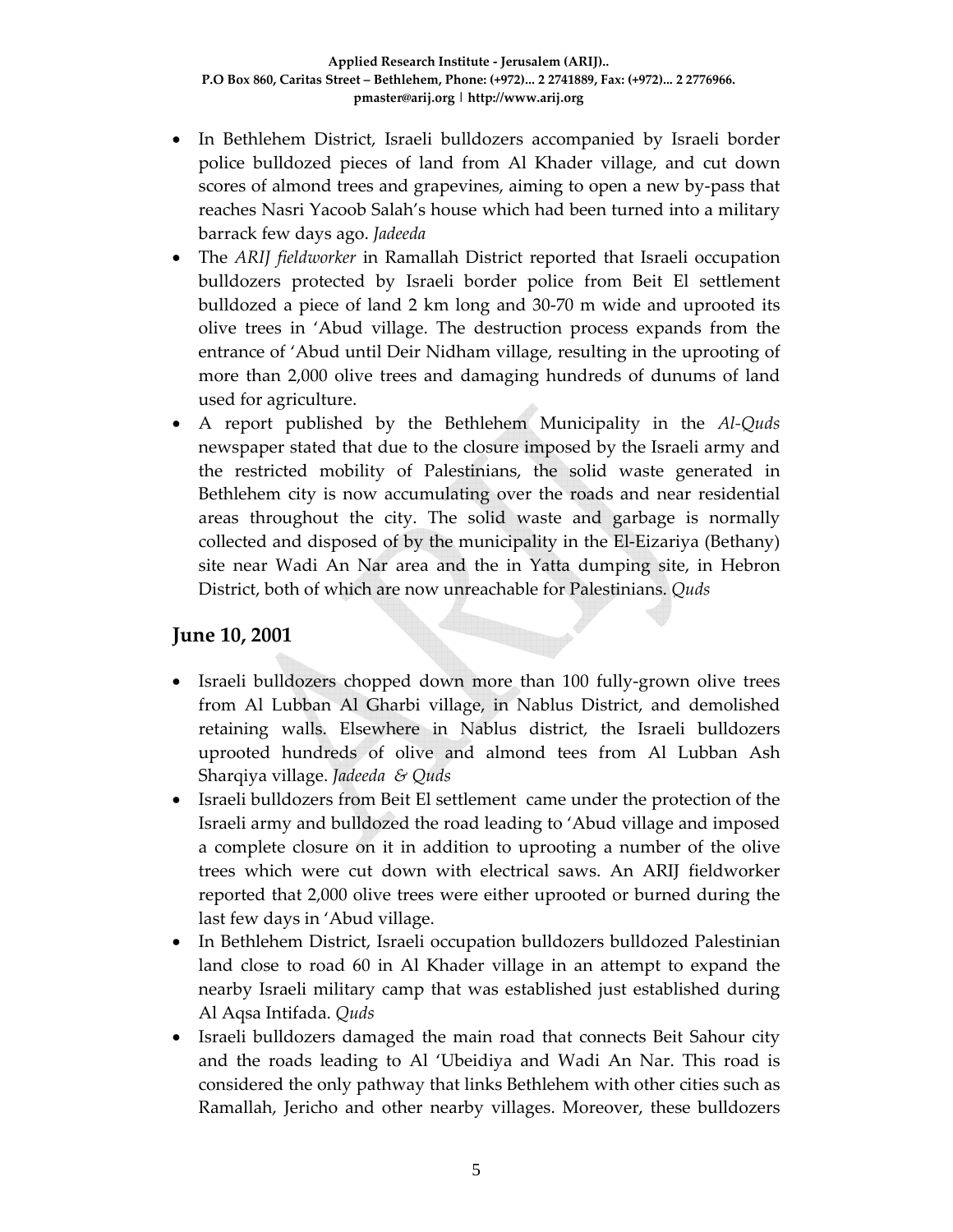destroyed the telephone cables and the water networks that are found beneath the road in the area. *Quds*

### **June 11, 2001**

- In east Jerusalem, Israeli occupation forces demolished the two-story, 270 m2 Palestinian house that sheltered 16 people and was owned by the brothers Farah and Samih Al Hirbawi from Wad Qaddum village. The demolition came for the purpose of serving the Wad Qaddum by‐pass road that seeks to segregate the area. It is worth mentioning that this by‐ pass road is going to link the settlements of Har Homa (Abu Ghneim Mountain) and Ras Al 'Amud with those on Silwan village land, near Wad Qaddum. Moreover, the Jerusalem Municipality recently declared its intention to start a demolition campaign for tens of Palestinian houses in the Occupied Jerusalem. According to official sources, the Israeli authorities delivered demolition orders to 11 Palestinian houses near Al Hirbawi's house, under the pretext of being located on the by-pass road's scheme. *Jadeeda & Ayyam & JPost*
- A group of settlers burned ten dunums of wheat crops in Huwwara village, in Nablus District *Jadeeda*
- In Bethlehem District, the Israeli army accompanied settlers of Betar, which is built on Husan village land, as they destroyed about 2‐dunums of land owned by Shousha family. Moustafa Shousha stated that about 100 olive, grapevine, fig and apricot trees were uprooted in the attack, in addition to preventing the villagers from entering their land under the pretext it is located close to the settlement. *Quds*

### **June 12, 2001**

• The Israeli army burned about 100 dunums of olive trees owned by a number of Palestinian villagers from Sanur village, in Jenin District. *Quds*

### **June 13, 2001**

• In Nablus District, a group of settlers from Eli endeavored to open a new by‐pass road in Al Qalila and Ras El'ein hamlets, in As Sawiya village. The villagers mentioned that the settlers are trying to seize agricultural land planted with olive and fig trees in addition to capturing the only water spring in the village. Furthermore, they burned hundreds of dunums of olive trees in the same area. *Quds & Jadeeda*

### **June 14, 2001**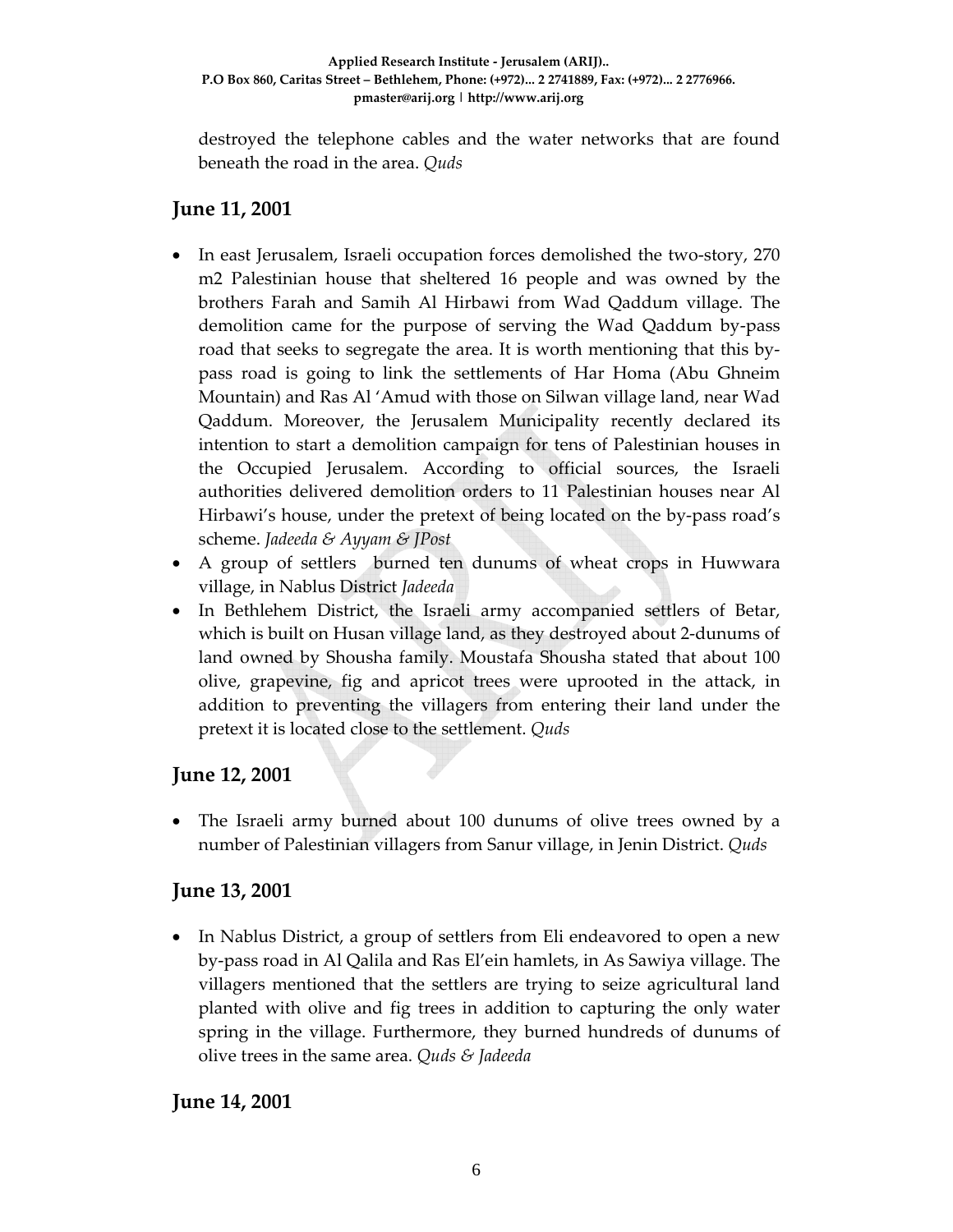• Israeli occupation forces accompanied by military bulldozers began to dig a new trench around the village of Al Baqi'a located 30 km east of Nablus. They also destroyed a number of livestock sheds, tents, and water tanks and ran over more than 50 head of sheep that belong to the villagers. *Jadeeda & Quds*

### **June 15, 2001**

- In 'Abud village, northwest of Ramallah, hundreds of Jewish settlers accompanied by the Israeli occupation army continued to bulldoze wide areas of Palestinian land for the second consecutive day. While in Tulkarm District, the settlers of Aveni Hefetz, which is constructed on Shoufa village land, southeast of Tulkarm, burned dozens of olive trees from Kafr Al Lubad village, where they erected a settlement outpost three years ago. *Jadeeda*
- According to *Al Hayat Al Jadeeda* newspaper*,* the Israeli Local Council said that some Jewish settlements decided to set up 15 new settlement outposts on Palestinian land in the West Bank. In reality, two settlement outposts had been established last week. One is close to Ofra settlement and the other is situated near Neve Tsuf settlement. The Council of Kedumim reported that the remaining 12 settlement outposts will be set up in the coming few days.
- An article appeared in *Al‐Quds* newspaper stating that new Israeli construction plans have been submitted to the Regional Construction and Organization Committee. The plans are going to be executed on 11 dunums of land in a public area in Al Sheikh Jarrah neighborhood, in east Jerusalem. The plans include construction in the area, paving a road that begins from Shderot Ashkol till Givat Hathamosht, the expansion of a museum and the establishment of a Jewish synagogue. *Quds*
- The Hebron Mayor, Mustafa An Natsheh revealed new plans for the expansion of Tel Rumeida settlement and the construction of new settlement -housing units within the settlement neighborhoods close to downtown Hebron. Jewish settlers seized a number of Palestinian commercial shops and stores that belong to the Hebron Municipality. Moreover, the settlers expropriated a high mountain close to Dura village, set up new settlement outpost and began groundwork in the area. An Natsheh added that the Jewish settlers commenced today to open a new settlement by-pass road adjoining Yatta village in addition to the confiscation of 5,000 dunums of land from As Samu' village and 3,000 dunums from Surif village in an attempt to expand the nearby Jewish settlements . *Quds*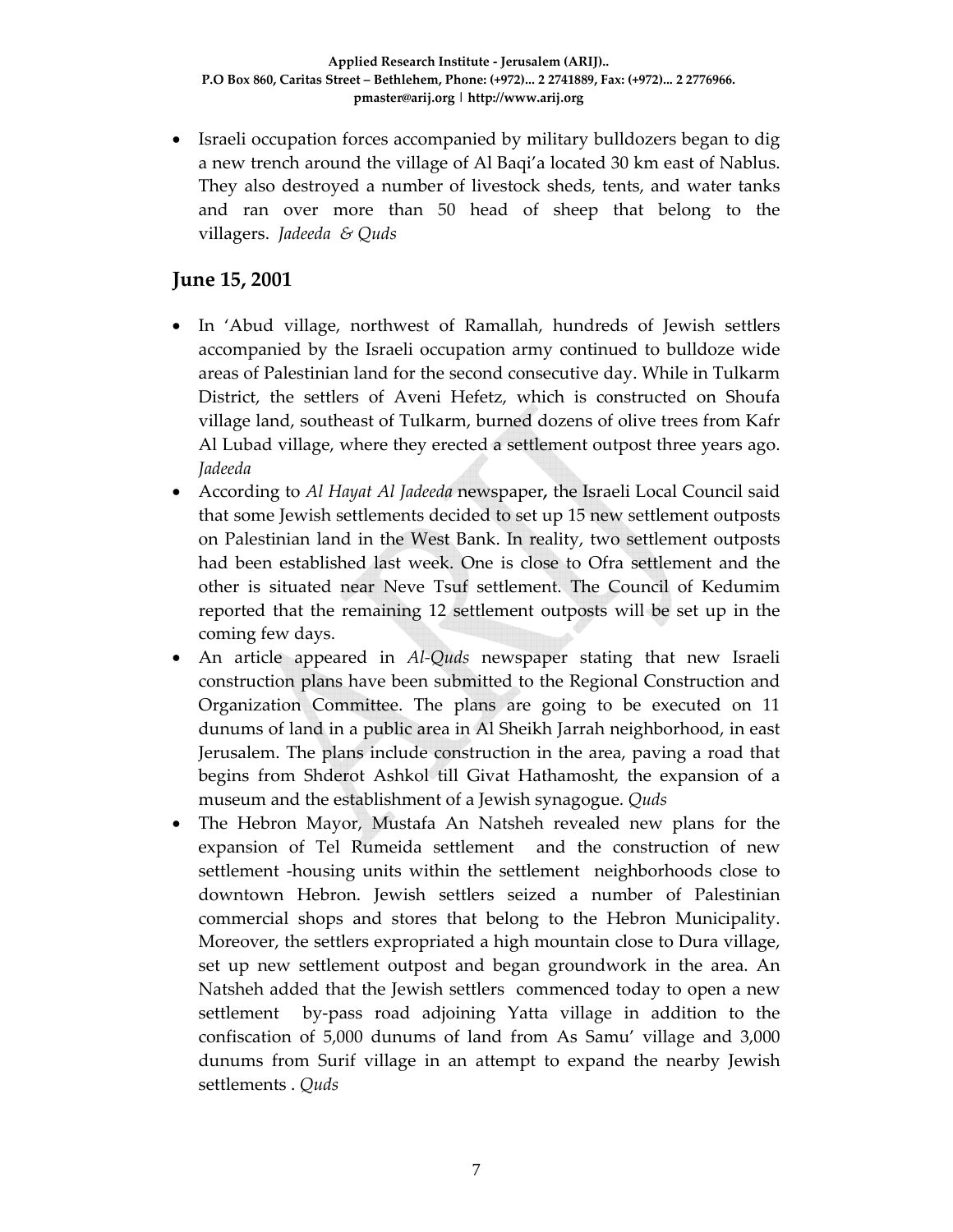• In Jenin District, Israeli occupation authorities destroyed the main road of Jaba'‐Sanur leaving the villagers besieged between the permanent Israeli military camp established on their village land many years ago and the cement blocks that closed the second entrance to the village, which is considered the only outlet for all nearby villages and hamlets. *Quds.*

# **June 17, 2001**

- In Salfit District, Jewish settlers continued to damage Palestinian agricultural land in Az Zawiya village, in an attempt to annex it to the nearby Jewish settlement. Isma'el Shqeir, one of the landowners, stated that the settlers cut down olive trees and bulldozed a number of dunums inthe area for the second consecutive day. *Jadeeda & Quds*
- Eyewitnesses from Nablus reported that Jewish settlers destroyed a piece of land located on a hilltop and erected a number of caravans on the Nablus‐Qalqiliya main road, close to Jit village, west of Nablus. *Jadeeda*
- Jewish settlers set fire to dozens of olive trees from Al Lubban Al Gharbi village, northwest of Ramallah, burning of wide areas of the agricultural land. Jewish settlers protected by Israeli army destroyed wide areas of land and uprooted 300 fully‐grown olive, almond, grapevine, fig and apple trees that belong to the Khader family from Al Lubban Al Sharqi village, in Nablus District*. Jadeeda & Quds*
- Palestinian villagers from Al 'Arqoub village, west of Bethlehem, reported that intensive colonization activities are taking place in Betar settlement which is built on the land of Husan, Nahhalin and Wadi Fukin villages. The Israeli activities include the erection of new housing units in the settlement. About seventeen building units had been established three months ago in addition to another five buildings that are under construction, a resort, a big mall, and swimming pools. According to the villagers, the settlers attempted to expropriate other Palestinian land from Wadi Fukin village, where they tried to install a fence around 30 dunums of land that is adjoining the Green Line. *Quds*
- Israeli occupation forces continued their colonization work on Jerzeem Mountain for the eighth consecutive month causing the damage to wide areas of land planted with forestry trees, which have been now replaced by cement blocks to protect the new Israeli military post set up of the mountain top. *Quds*
- Israeli occupation authorities impeded the Israeli *Peace Now* movement from entering Tel Rumeida area in Hebron District. *Peace Now* was protesting against the new Israeli colonization activities that are taking place in the location. (See also June 15th). *Quds*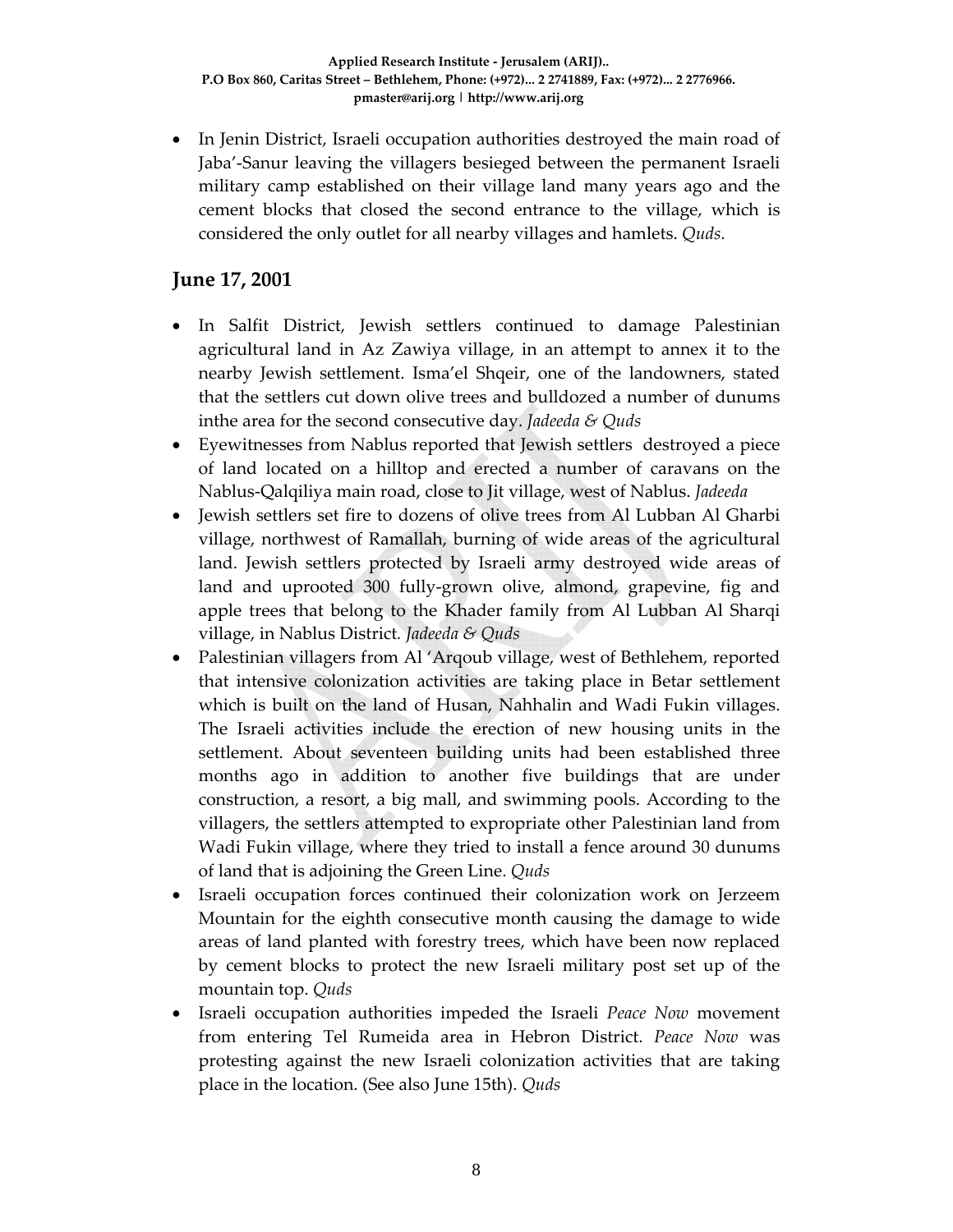#### **June 18, 2001**

• In Ramallah District, the Israeli army began to damage wide areas of Palestinian land from 'Ein Yabrud village and demolished a wall that belongs to Suleiman Issa Shuhadeh which was then turned into a military barrack. Moreover, Israeli occupation authorities confiscated 17 dunums of land south of Beituniya, in Ramallah District. The confiscated land is located close to Ofra military camp. At the same time, Israeli occupation bulldozers continued to bulldoze wide areas of land from Madama village, south of Nablus. *Quds & Jadeeda*

#### **June 19, 2001**

- In Tulkarm District, the settlers from Enav, this lies east of Tulkarm on the land of Beit Lid and Ramin villages burned about 2,200 dunums of land planted with olive and almond trees and owned by the families of Hamaiydeh, Hamd and Salman. Additionally, the settlers of Maale Shomron, while protected by Israeli army, damaged more than 100 dunums of land from Kafr Thulth village for annexation to the settlement. They also set fire to more than 120 dunums of olive trees owned by villagers from Jit, Kafr Laqif and Fouseen. According to villagers from 'Abud, Israeli bulldozers protected by Israeli army bulldozed 200 dunums of land cultivated with olive, grapevine, almond and fig trees. They also pointed out that the bulldozed land is located between Deir Nidham and 'Abud villages on the sideways of the main road that links 'Abud with Ramallah. *Ayyam & Quds*
- An article appeared in the *Jerusalem Post* newspaper stating that PM Ariel Sharon's government is planning to build hundreds of new settlement housing units over the 1949 Armistice Line (Green Line). The article showed that more than 50% of the Israeli tenders for the construction of housing units made during May 2001 were built on Palestinian Territories. Thus, 770 bids were offered for the construction of new housing units in the West Bank.

#### **June 20, 2001**

- The settlers of Enav, a Jewish settlement built on Ramin and Beit Lid villages in Tulkarm District, uprooted scores of fully‐grown olive trees from Beit Lid village (See also June 19th). *Jadeeda*
- According to a report published by the Palestinian Land Defense Committee in Nablus, during the second week of this month the Israeli occupation authorities confiscated about 1,900 dunums of Palestinian land,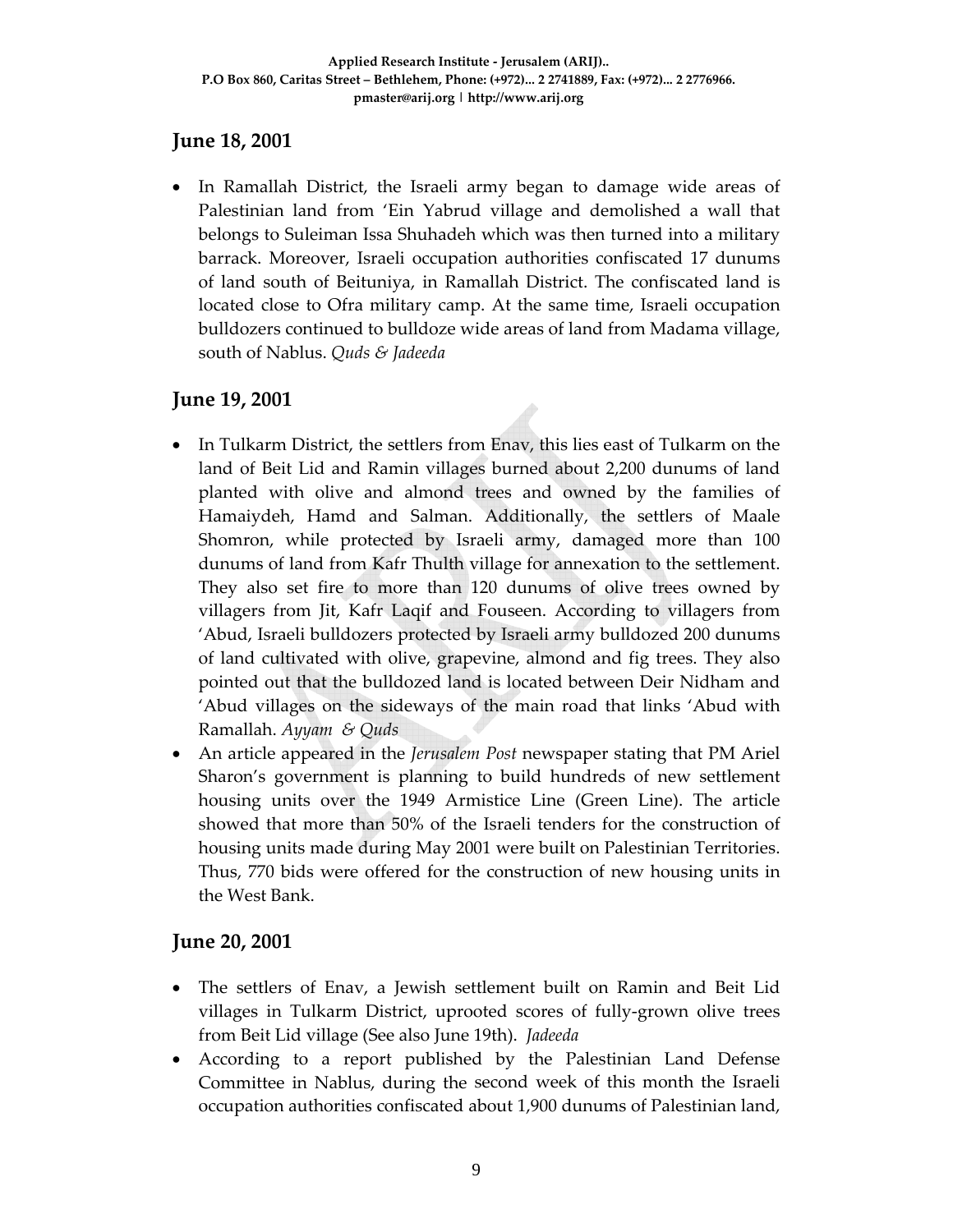set fire to more than 237 dunums of agricultural land, uprooted about 1,570 trees and established three new Jewish settlement outposts (Al 'Ein in Al Khader village; Bethlehem, Al Qarniyat in Surif village; Hebron, and Al Moutawe' in Ras Karkar village; Ramallah). *Quds & PIC*

### **June 21, 2001**

• In Nablus District, the Israeli occupation army captured a Palestinian house that was under construction at the western entrance to Burqa village, and turned it into a military post. *Quds*

### **June 22, 2001**

- In Nablus District, Jewish settlers burned about 300 dunums of olive trees in Burin village and attacked the civil defense that came to smother the fire. They also set fire to tens of dunums of agricultural crops in Beit Furik, Beit Dajan, Madama, Huwwara, Burqa and Jamma'in villages. *Jadeeda*
- In Nablus District, Jewish settlers burned tens of dunums of olive trees on the slope of Salman Al farissi Mountain in Burin village, and impeded the villagers from extinguishing the fire. In Jenin District, the settlers set fire to hundreds of dunums planted with fully‐grown olive trees and crops in the Palestinian villages of Arraba, Ya'bad, Jaba' and Silat adh Dhahr. Arraba Mayor, Anwar 'Eiz Ad Din, stated that the settlers burned more than 300 dunums of olive, almond and forestry trees, in the village, in addition to another 2,000 dunums that are under threat of being burned. The Mayor of Jaba', Khalil Salameh, pointed out that Jewish settlers burned more than 200 dunums of olive and almond trees last week and that more than 2,000 dunums are also being threatened. Dr. Nidal Abu Baker, the Mayor of Ya'bad, warned the villagers that the Israeli army and the settlers might set fire to more than 1,800 dunums of agricultural land located very close to Jewish settlements and by‐pass roads which surround the village on all four sides. *Jadeeda*
- About 150 Jewish settlers set fire to Palestinian agricultural fields in Sinjil and Turmus 'Ayya villages, in Ramallah District. At the same time, the settlers of Yizhar, burned a Palestinian hill planted with olive trees and belongs to villagers from Burin, south of Nablus. *Quds*
- The Israeli Local Committee for Construction and Organization began the execution of the land confiscation plan in Al Sheikh Jarrah neighborhood, in east Jerusalem and in the French Hill. The plan, which was endorsed by the Committee few months ago, aims to start working on the infrastructure. According to the plan, about 52 dunums of land are going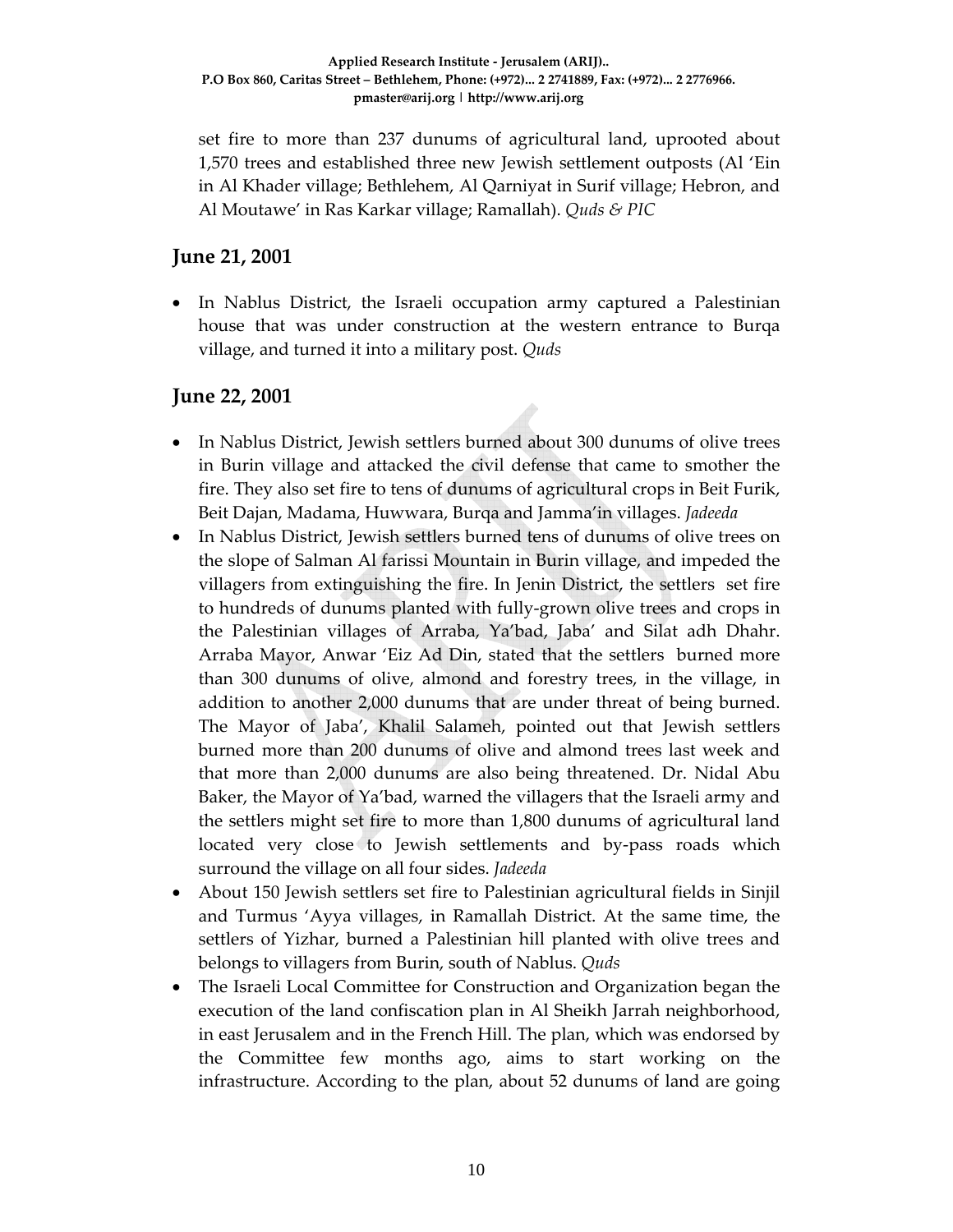to be confiscated close to Jerusalem‐Ramallah main road. Most of the land belongs to Palestinians. *Quds*

#### **June 23, 2001**

- An article appeared in *Al Hayat Al Jadeeda & Quds* newspapers stating that Israeli occupation forces began to open a new by‐pass road east of Yatta village, in Hebron District. According to the villagers, Israeli bulldozers started to damage wide areas of their village's agricultural land one week ago for the opening of a by‐pass road that is going to link Maon with Karmel settlement and which is going to damage hundreds of dunums of land. Furthermore, Negohot settlement, which is located west of Dura village, in Hebron District, is expanding. The Israeli army installed new mobile homes on the villagers' land and prohibited them from entering.
- In Nablus District, Israeli occupation authorities dispatched orders to Palestinian villagers from Burin for the confiscation their land for the opening of a new by‐pass road that will serve the Jewish settlement outpost that is established on the village land.

### **June 24, 2001**

• Israeli occupation bulldozers began to set up new military installations on the military post established on Jerzeem Mountain, south of Nablus. Eyewitnesses reported that two days ago Israeli bulldozers began to set up large stones and cement blocks on the top of the Mountain and installed a number of watchtowers on the hill. In addition, Israeli bulldozers continued to bulldoze wide areas of land from the Jerzeem Mountain, uprooting dozens of olive and forestry trees. *Jadeeda*

### **June 25, 2001**

- An article appeared in *Al‐Ayyam* & *Quds* newspaper stating that Israel published new tenders for the construction of 38 new settlements ‐housing units in Maale Adumim settlement, north of Jerusalem. These units are going to be added to other 496 housing units already slated as bids in the same settlement last month. According to the article, more bids were proposed by Israeli Prime Minister Ariel Sharon for the construction of 212 housing units in Alfei Menashe settlement, east of Qalqiliya.
- In Hebron District, Israeli occupation bulldozers damaged wide areas of Palestinian land located very close to Negohot settlement, a Jewish military settlement that was built on Palestinian confiscated land west of Dura village. This expansion process is taking place at the site where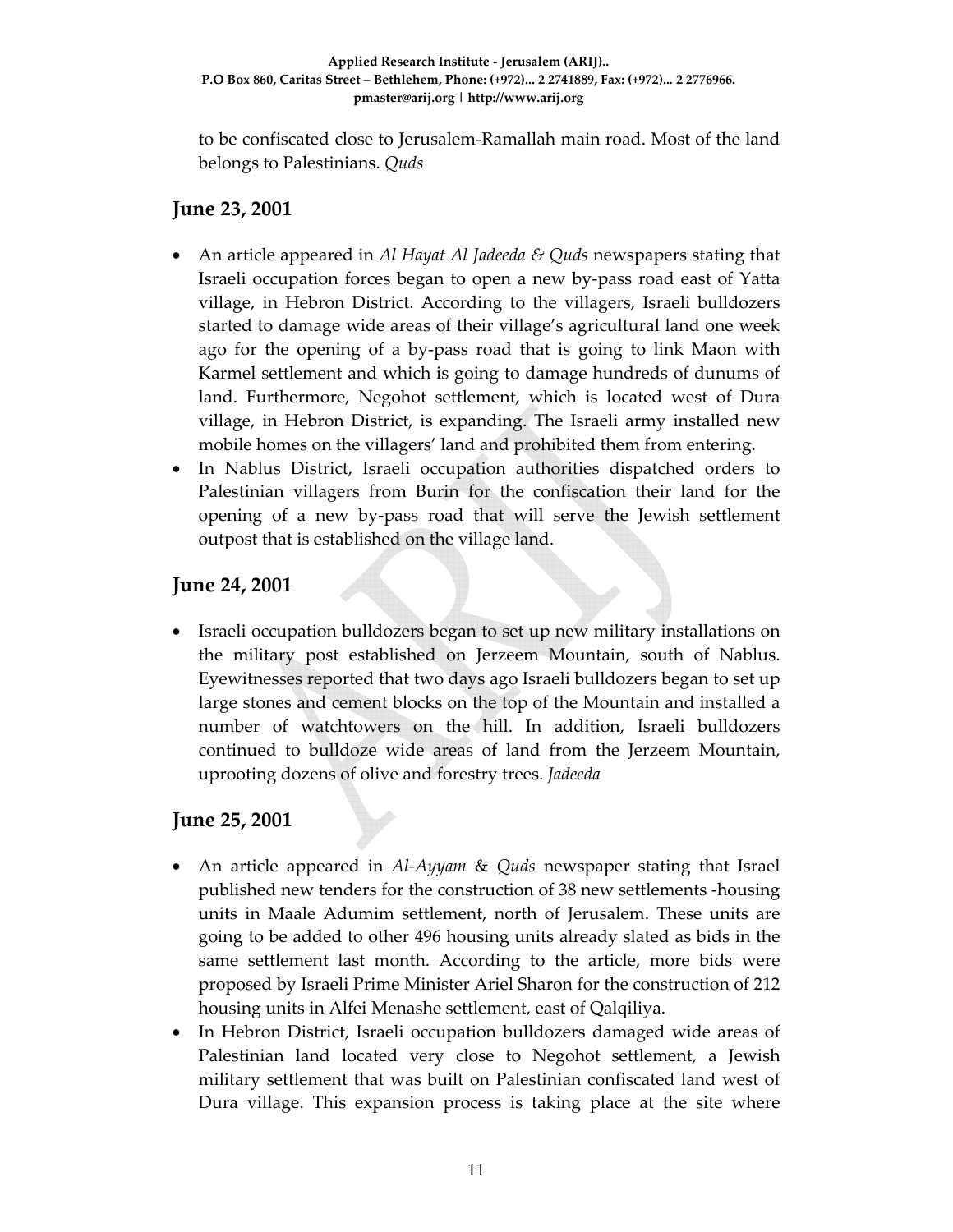Israeli bulldozers brought new caravans in order to house more Jewish families (See also June 23rd). In addition, the settlers of Bani Hefer, which is constructed on Bani Na'im village land in Hebron District, cut down dozens of olive and almond trees planted close to the settlement's boundaries. *Jadeeda*

- In Ramallah District, a group of settlers destroyed dozens of grapevines, and olive, lemon and mulberry trees planted on 5 dunums of land that belong to Moussa Ka'abneh from Ras Karkar village. The damaged land is located on the by-pass road that connects the settlements of Talmon C, Nili and Qiryat Sefer. Furthermore, Jewish settlers of Enav accompanied by Israeli occupation forces uprooted scores of olive trees from Beit Lid, Kafr Al Labad and Safarin villages, in Tulkarm District. The villager Mohammad Sa'eidi stated that his 75 dunums of land was damaged during the destruction process which started near the by‐pass road close to Enav settlement. *Quds*
- The Israeli Defense Minister Benjamin Ben-Eliezar has ordered the Israeli occupation forces to evacuate and remove 15 illegal settlement outposts established in the West Bank by Jewish settlers since Ariel Sharon came to power that he says constitute a security risk. It is of important weight to mention that Jewish settlers set up 45 isolated settlement outposts in the West Bank during the last few years. *Haaretz, Quds & Ayyam*

### **June 26, 2001**

- Israeli bulldozers backed by Israeli forces commenced to establish a new military post on the hill of Qarneh Abu Al Zahri located between Deir Nidham and 'Abud villages, in Ramallah District. The villagers pointed out that the site was set up for the purpose of colonization expansion in order to protect the new settlement outpost that was recently erected on Biad 'Abud and Khillat Al Joz hamlets after destroying more than 2000 olive trees*. Jadeeda*
- According to the Arab Studies Society, groundwork in the Israeli tunnel of Mount Scopus is reaching its final stages, and which is aiming to link Maale Adumim settlement with the West Jerusalem. The society also added that at the same time, a new bridge is taking place in the French Hill settlement for the completion of the tunnel. *Quds*
- Jewish settlers of Nofim set fire to Palestinian land and agricultural fields planted with olive trees in Deir Istiya village, in Nablus District. *JPost*

#### **June 27, 2001**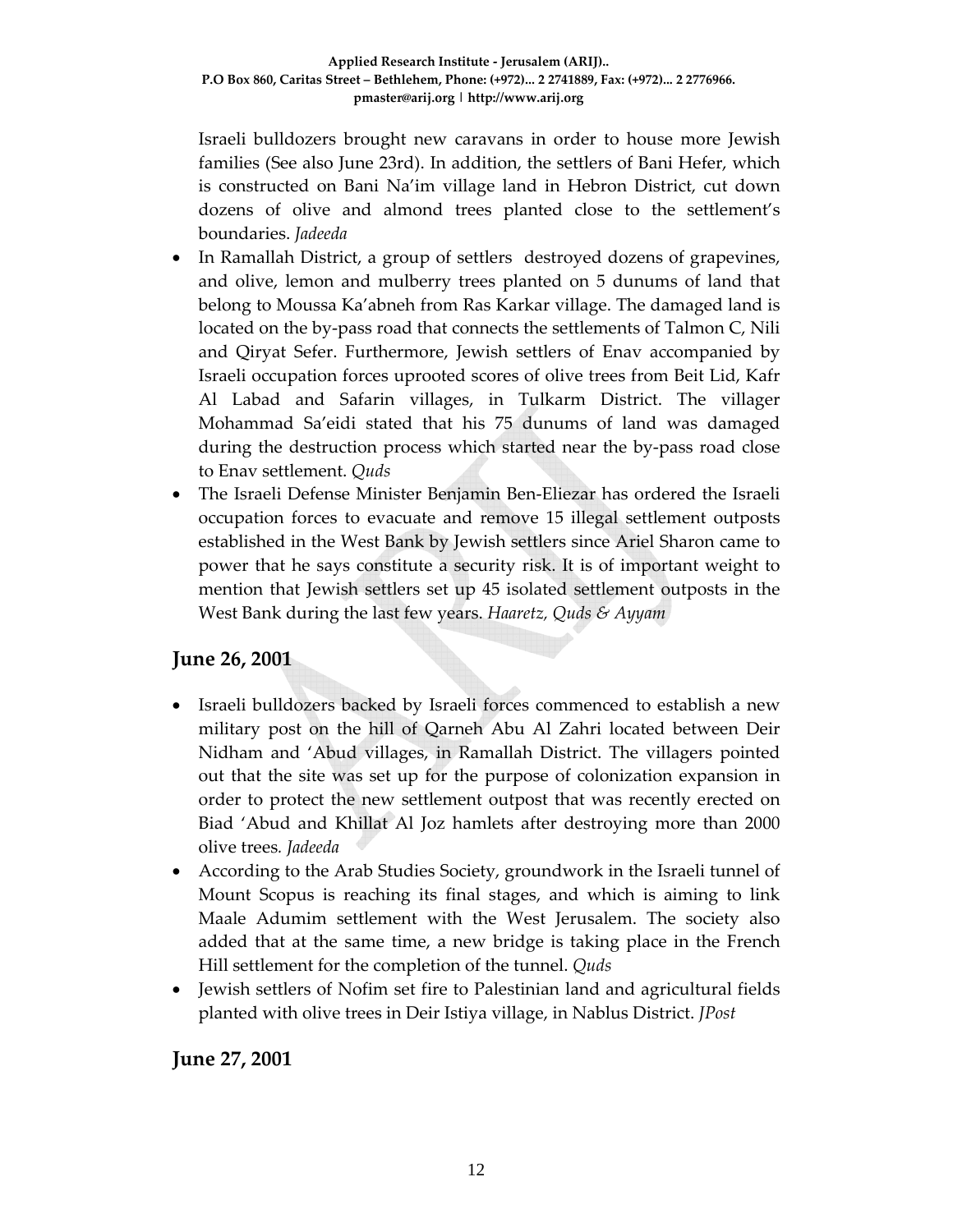- In Nablus District, the Israeli occupation army confiscated a tractor that belongs to Najeh Ishtaiyeh from Salim village under the pretext of that he used it in helping to open roads that the Israelis had blockaded with cement blocks. The army put the tractor in front of Huwwara camp where it was then stolen by a number of Itamar settlers. *Jadeeda*
- In Silwad village, north of Ramallah, Israeli occupation army bulldozed wide areas of Palestinian land cultivated with olive trees. Silwad villagers reported that Israeli forces uprooted 60 olive trees planted on 5 dunums of the village land. They were also informed told that they would recienve more military confiscation orders for their village*. Jadeeda*
- In Jenin District, Israeli occupation bulldozers commenced to open a 6 km length and 25 m width new by‐pass road passing through Barta'a and Dhaher al 'Abed villages. The new road which is going to swallow 180 dunums of land and uproot thousands of olive trees belong to a number of Palestinian villagers will connect the settlements of Rehan, Hinnanit, Shaked and Tel Menashe with Hermesh settlement located within the Green Line (Armistice Line 1949). On the other hand, Israeli bulldozers chopped down a number of olive trees close to the eastern entrance of Ya'bad village, Jenin. Besides Jewish settlers set fire to wide areas of agricultural land planted with olive trees owned by villagers from 'Anza village, in Jenin District. *Quds*

#### **June 28, 2001**

- A number of Jewish settlers renew their attacks against Palestinian villagers of Al Lubban Al Gharbi, in Nablus District, where they uprooted scores of olive trees under the protection of the Israeli border police, who prevented the farmers from entering their land. On the same event, the settlers of Yizhar brought three mobile homes to the settlement and erected them on Huwwara village land, Nablus. *Jadeeda*
- According to Deir Nidham villagers, in Ramallah District, the settlers of Hallamish protected by Israeli army continued to damage the water tanks and networks that supply the village and other villages such as Beit Rima, Deir Ghassana, Kafr 'Ein and Qarawa for the second consecutive week. They also added that Hallamish settlement is going under expansion campaign by Jewish settlers on Dier Nidham village land*. Quds*
- According to the Israeli occupation forces and the defense minister's adviser on settlements, no fewer that 66 isolated settlement outposts are scattered throughout the West Bank, of which 60 are illegal and about 24 were set up since the outbreak of Al Aqsa Intifada in October 2000. (See also June 25th) *Haaretz, Quds & Jadeeda*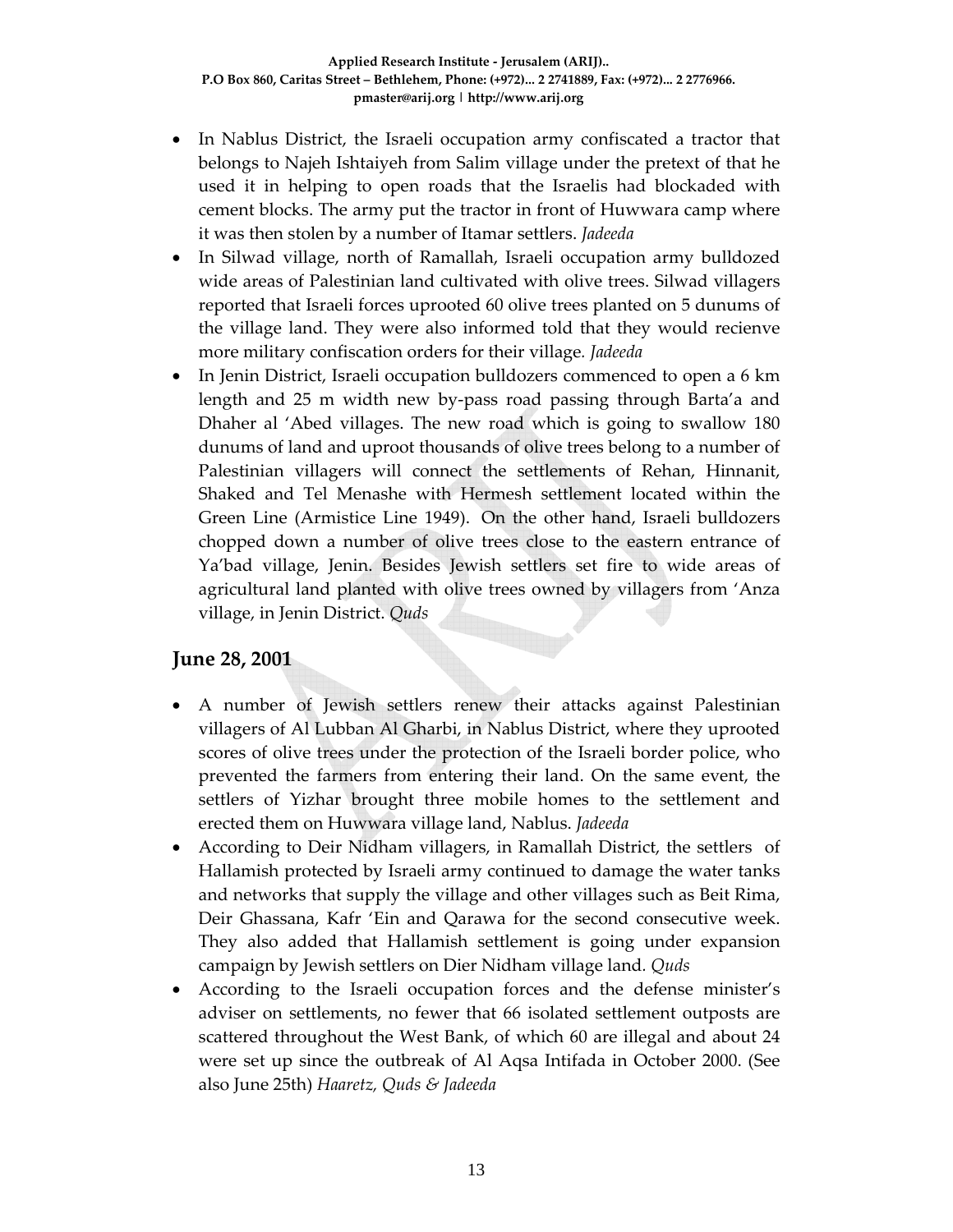### **June 29, 2001**

- In Salfit District, Israeli occupation bulldozers continued to destroy more than 200 dunums of land from Mas‐ha Al Gahrbiya village, near Elkana settlement. The villagers, who have documents proving their ownership to the land, reported that the settlers are planning to set up more than 70 housing units in the location. *Quds*
- Israeli occupation bulldozers destroyed Palestinian greenhouses, quarries, and agricultural nurseries that are established on Al Jalama village land, in Jenin District. *Quds*
- Israeli occupation authorities captured a 150 m2 Palestinian house owned by Ismae'l Ishtaiya from Salim village, east of Nablus and turned it into a military barrack. They also bulldozed a two dunum area of land that surrounds the house.

### **June 30, 2001**

- In Ramallah District, Israeli occupation authorities bulldozed wide areas of Palestinian land in order to open new by‐pass roads in 'Abud village. The village has been exposed to many Jewish settlers' attack in June, causing the damage to Palestinian houses, properties, and land. *Jadeeda & Quds*
- The monthly report is an overview of events that have been reported by field workers and \or by one or more of the following sources: Al-Ayyam, Al‐Quds, Alhayat Al Jadeeda, Ha'aretz, Jerusalem Post, Ministry of Information (MoI) and Palestinian Information Center (PIC). The text is not quoted directly from the sources but is edited for size and clarity.